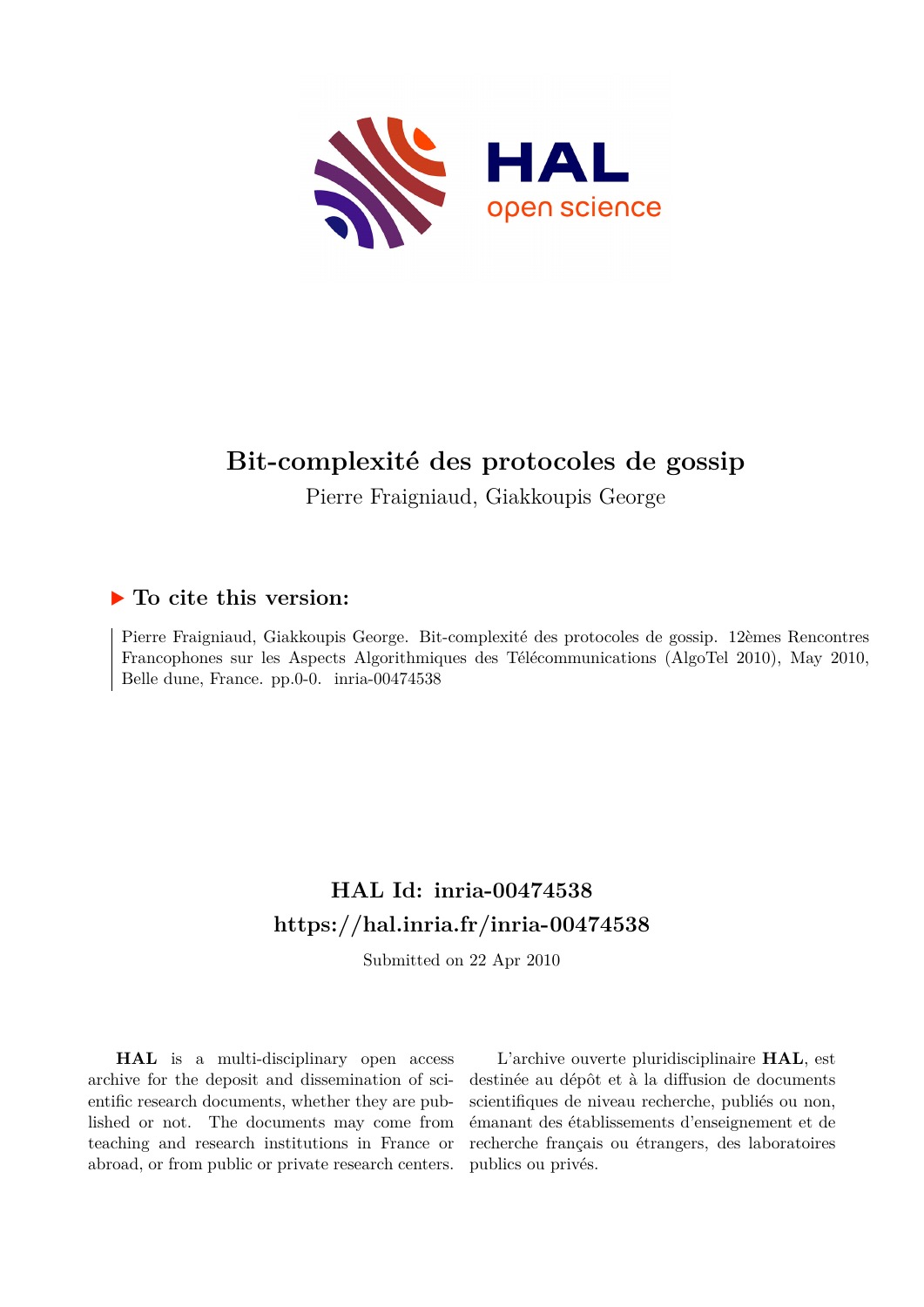# *Bit-complexite des protocoles de "gossip" ´* †

## Pierre Fraigniaud<sup>1</sup> et George Giakkoupis<sup>1</sup>

<sup>1</sup> CNRS et Université Paris Diderot. Email : firstname.lastname@liafa.jussieu.fr

Nous étudions le problème du *gossip* (i.e., diffusion de rumeurs) dans le modèle des appels aléatoires. Considérons *n* noeuds communiquant en parallèle par étape. A chaque étape, un ensemble (potentiellement vide) de *rumeurs* est généré à chaque noeud, la même rumeur pouvant être générée simultanément par plusieurs noeuds. L'objectif est de diffuser ces rumeurs à tous les noeuds. Pour ce faire, à chaque étape, chaque noeud appelle un autre noeud choisi uniformément aléatoirement parmi l'ensemble de tous les noeuds, et un noeud ne peut alors communiquer qu'avec le noeud qu'il a appelé, et les noeuds qui l'ont potentiellement appelé. Dans ce modèle, Karp et ses co-auteurs [10] ont montré qu'aucun algorithme de gossip ne peut être à la fois optimal en temps (i.e., s'exécuter en  $O(\log n)$  étapes) et en volume de communication (i.e., s'exécuter en transmettant au plus  $O(n)$  messages). En particulier, ils ont montré que tout algorithme de gossip n'utilisant pas les IDs des noeuds et diffusant toute rumeur en *O*(log*n*) étapes doit échanger Ω(*n*loglog*n*) messages par rumeur. Karp et ses co-auteurs ont également montré que ce compromis peut être atteint.

Dans cet article, nous étudions le volume de communication estimé en nombre de bits échangés plutôt qu'en nombre de messages. Nous montrons tout d'abord que tout algorithme de gossip n'utilisant pas les IDs des noeuds et diffusant toute rumeur en  $O(\log n)$  étapes doit échanger  $\Omega(n(b + \log \log n))$  bits pour diffuser une rumeur de *b* bits. Nous proposons alors un algorithme de gossip n'utilisant pas les IDs des noeuds qui diffuse toute rumeur en  $O(log n)$  étapes, en échangeant  $O(n(b + \log \log n \log b))$  bits pour une rumeur de *b* bits. Ces résultats démontrent que contrairement à ce qu'il peut sembler lorsque l'on mesure le volume de communication en nombre de messages, il est possible d'être optimal en temps (i.e., s'exécuter en  $O(\log n)$  étapes) tout en limitant le volume des communication à  $O(nb)$  bits par rumeur, sauf pour des rumeurs extrêmement petites, de taille  $b \ll \log \log n \log \log n$  bits.

#### 1 Introduction

We study the problem of information spreading in a distributed environment where information is exchanged using randomized communication. Suppose *n* players communicate in parallel rounds, where in each round every player *calls* a randomly selected communication partner. Each player *u* is allowed to exchange messages during a round only with the player that *u* called, and with all the (zero or more) players that called *u*, in that round. This communication model is often referred to as the *random phone-call model* [10]. In every round, zero or more pieces of information, called *rumors*, are generated, and each rumor is placed to one or more players, the *sources* of the rumor. The goal is that each rumor be distributed among all players within a small number of rounds from the round that the rumor was generated, and by using a small amount of communication between players.

A motivating example for this problem is the maintenance of replicated databases, for instance, on name servers in a large corporate network [2]. In such a system, updates are injected at various nodes and at various times, and these updates must be propagated to all nodes in the network. It is desirable that all databases converge to the same content quickly, and with little communication overhead. The motivation for using a randomized communication model is that such a scheme is simple, scalable, and naturally fault tolerant [2, 8].

A simple rumor-spreading algorithm for the random phone-call model is the so-called *push* algorithm. A rumor *r* is spread as follows : In each round, starting from the round in which *r* is generated, every *informed* player *u* (i.e., every player who knows *r*) forwards *r* to the player *v* that *u* calls in that round; we say that *u* 

 $\dagger$ Les deux auteurs ont recu le soutien des projets ANR ALADDIN et PROSE, et du projet INRIA GANG. Une version complète de cette note est à paraître dans les actes du 22ème ACM Symposium on Parallelism in Algorithms and Architectures (SPAA), Santorini, Greece, June 13-15, 2010.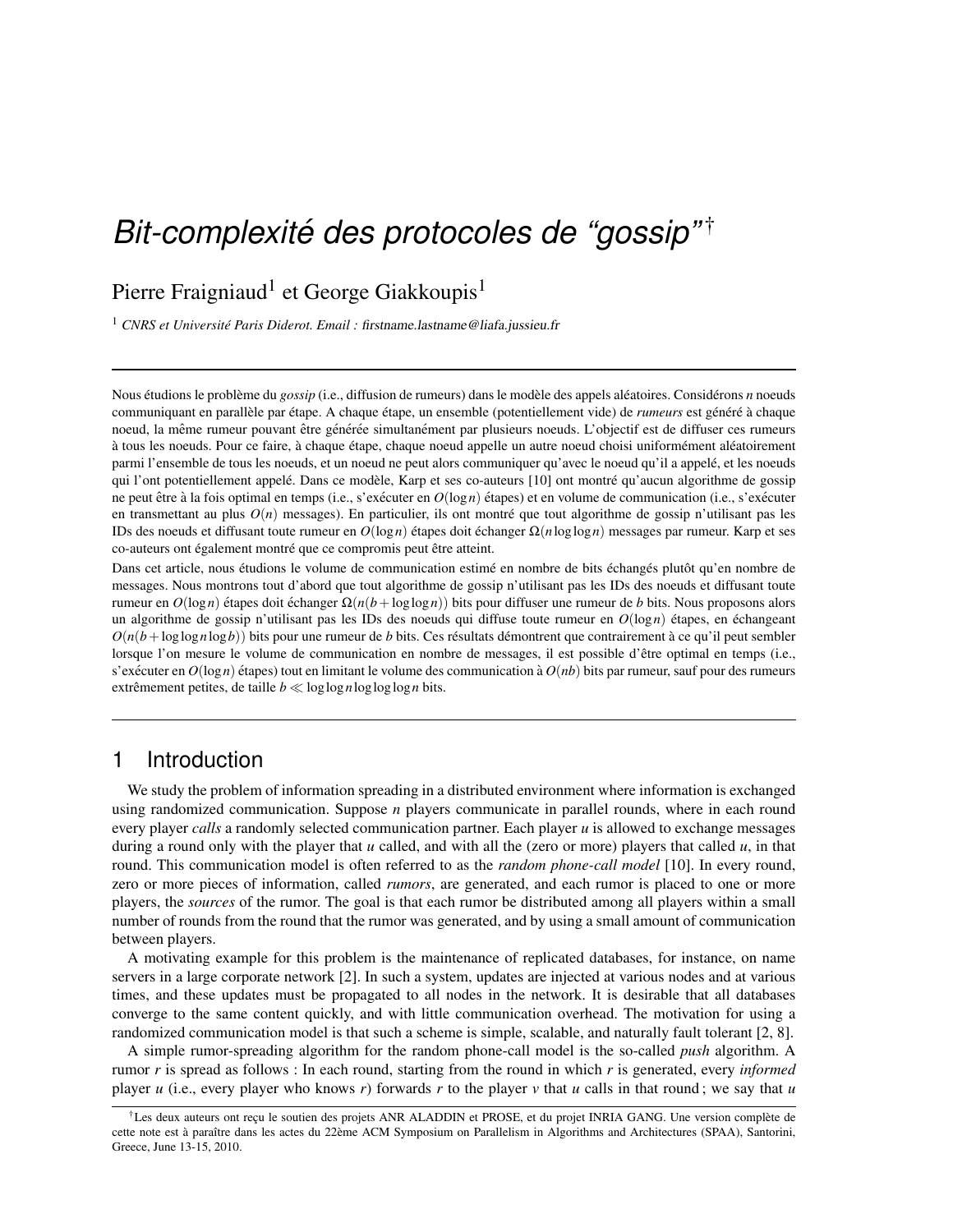*pushes r* to *v*. The distribution of *r* is terminated after Θ(log*n*) rounds, at which time all players know *r* with high probability [9, 11]. The runtime of the push algorithm is asymptotically optimal for the random phone-call model. However, the algorithm suffers from high communication overhead, requiring Θ(*n*log*n*) transmissions of the rumor. Intuitively, the number of informed players roughly doubles in each round, until a constant fraction of the players is informed ; and in each subsequent round, the number of non-informed players halves. Thus, in the last  $\Theta(\log n)$  rounds  $\Theta(n)$  players push the rumor in each round.

The *push-pull* rumor-spreading algorithm, proposed in [10], achieves the same time complexity as the push algorithm, with a smaller communication overhead. A rumor *r* is distributed as follows : In each round from the round when *r* is generated, every informed player *u* pushes *r* to the player that *u* called in this round, as in the push algorithm, and, in addition, *u* forwards *r* to every player *v* that called *u* in this round; we say that *r* is *pulled* from *u* to *v*. In the basic version of this algorithm, where a rumor is assumed to have a single source, the distribution of *r* is terminated after  $\log_3 n + \Theta(\log \log n)$  rounds. By that time, with high probability, all players know *r*, and *r* has been transmitted  $\Theta(n \log \log n)$  times. The intuition is that the push and pull transmissions roughly triple the number of informed player in each round until a constant fraction of the players is informed, and, from this point on, the pull transmissions shrink the fraction of non-informed players from  $s_{t-1}$  to  $s_t = s_{t-1}^2$ , in each round *t*. Thus, only Θ(loglog*n*) additional rounds are required after a constant fraction of players is informed. Note that when more than one sources per rumor are possible, the message complexity may be as bad as Θ(*n*log*n*)—e.g., when there are Θ(*n*) sources. Another version of the push-pull algorithm, also proposed in [10], uses a more robust termination criterion which detects when a large fraction of the players is informed, and requires *O*(log*n*) rounds and Θ(*n*loglog*n*) messages, regardless of the number of sources per rumor.

On the lower-bound side, it is known that no decentralized rumor-spreading algorithm for the random phonecall model requiring  $O(\log n)$  rounds and  $O(n)$  messages can guarantee that a rumor is spread to all players with constant probability [10]. In other words, it is not possible to achieve simultaneously optimality both in terms of the running time and the message complexity in the random phone-call model. Moreover, for the case of *address-oblivious* algorithm, such as the push and push-pull algorithms above,  $\Omega(n \log \log n)$  messages are required, regardless of the number of rounds [10]. So, the push-pull protocol is asymptotically optimal among the address-oblivious algorithm in terms of time and message complexity.

In this paper, we investigate the communication complexity of rumor spreading in the random phone-call model, measured in terms of the number of *bits* exchanged between players. The standard approach to measuring the communication complexity has been in terms of messages, counting one message for every quadruplet  $(r, t, u, v)$  such that information for rumor *r* is exchanged in round *t* between players *u* and *v*. In the rumorspreading algorithms that have been proposed each such exchange of information typically involves the actual rumor *r*, plus the values of some small counters, such as the age of the rumor. Arguably, for some applications the volume of information exchanged is at least as relevant as the number of messages, and trying to minimize the number of bits exchanged, in addition to the number of messages, is desirable. This is especially true when a large number of rumors are spread simultaneously, or when rumors are large.

Related work. The problem of randomized rumor spreading was introduced in [9], where the runtime of the push algorithm in the random phone-call model was analyzed. (It was later refined in [11]). Randomized rumor spreading in the setting where players correspond to nodes in a graph (other than the complete graph), and in each round a player chooses its communication partner at random *among its graph neighbors*, was first studied in [8]. There, bounds on the runtime of the push algorithm in arbitrary graphs were derived, and the runtime of the same algorithm in the hypercube and in random graphs was analyzed. The runtime and message complexity of randomized rumor spreading in random graphs were also studied in [6, 7], where a push-pull algorithm was analyzed, as well as two variations of it where players can remember their recent connections, or they initiate multiple calls per round. Push-pull algorithms have also been proposed and analyzed for random *d*-regular graphs [1], and for scale-free graphs [5]. In [3], a quasirandom analogue to the random phone-call model was introduced, where each player has a cyclic list of all the players (or of all its neighbors, in case of rumor spreading in a graph). A player initially calls a player at a random position in her list, but from then on she calls her neighbors in the order of the list. The push algorithm in the quasirandom model performs asymptotically at least as well as in the random model, for all the cases of graphs studied in [8], even when the lists are given by an adversary. Rumor spreading in the quasirandom model was further explored in [4].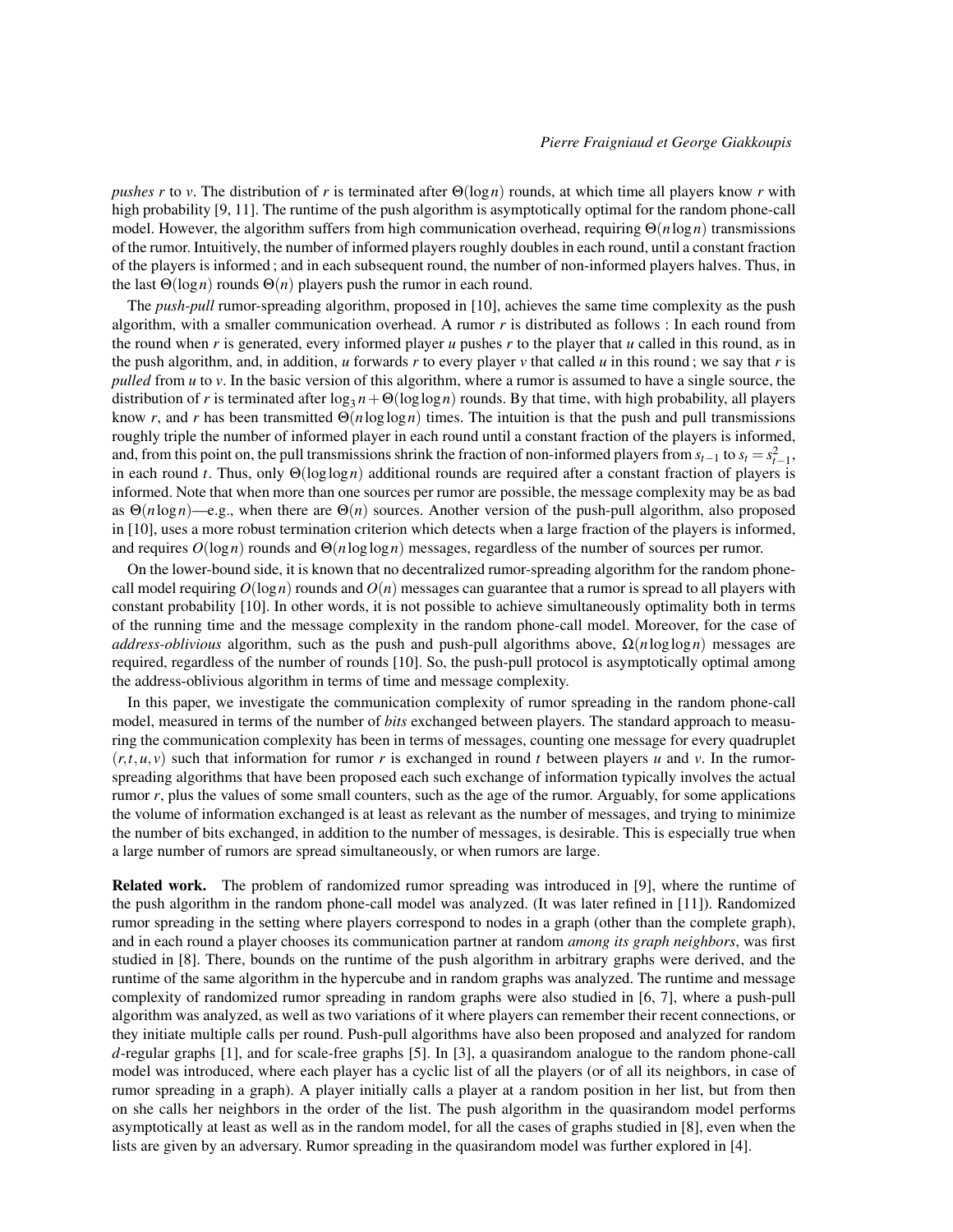*Bit-complexite des protocoles de "gossip" ´*

### 2 Precise description of the problem

As said before, we use the communication model known as the random phone-call model [10]. In each round, an adversary generates a (possibly empty) set of rumors, and places each rumor *r* to a non-empty subset of players, the *sources* of *r*. A rumor is just a binary string, and any binary string of any size represents a possible rumor ; so, there are exactly 2*<sup>b</sup>* distinct rumors of size *b*. No limit is imposed on the number of rumors generated in a round. However, we assume that rumors generated in two different rounds  $t_1, t_2$  with  $|t_1 - t_2| = O(\log n)$ are distinct (this assumption is made to simplify the exposition of our algorithm, and can be relaxed). If player *u* calls a player *v* and a rumor *r* is transmitted from *u* to *v* we say that *r* is *pushed*, while if *r* is transmitted from *v* to *u* we say that *r* is *pulled*.

We measure the bit communication complexity of rumor spreading, that is the total number of bits exchanged between players. Specifically, in our rumor-spreading algorithm, each message exchanged is either related to a single rumor, or to a set of rumors of the same size. In the latter case, to count the bits communicated per rumor we divide the size of the message by the size of the set of rumors. For the lower bound, we assume that a set of *b*-bit rumors are started by a single source at a round *t*, and that no other rumors are generated. We also assume that the rumors' size *b*, their source, and round *t* are known to all players. To count the bits communicated per rumor, we count the total number of bits exchanged between players, from round *t* until the distribution of rumors finishes, and then divide by the number of rumors.

We focus on the class of *address-oblivious* algorithms. That is, when player *u* calls player *v*, *u* and *v* do know the id of each other. Of course, they can communicate their ids, but this exchange of information is also counted in the bit communication complexity.

#### 3 Our results

As we saw above, no rumor-spreading algorithm in the random phone-call model can be both time-optimal, requiring  $O(\log n)$  rounds, and message-optimal, requiring  $O(n)$  messages per rumor. We show that the situation is different when bit communication complexity is considered in place of message complexity. Specifically, we describe an address-oblivious algorithm that requires  $O(\log n)$  rounds and  $O(n(b + \log \log n \log b))$  bits of communication, in order to distribute a *b*-bit rumor among all players with high probability. Also,  $O(n \log \log n)$ messages per rumor are used. These guarantees hold even when the rumors are generated by an adversary. On the lower-bound side, we establish that any address-oblivious algorithm performing in  $O(\log n)$  rounds requires  $\Omega(n(b + \log \log n))$  communication bits to spread a *b*-bits rumor to all players with constant probability. These two results imply that it is possible to get optimal running time  $O(\log n)$  rounds, with  $O(nb)$  bit communication complexity per rumor, except for very small rumor sizes  $b \ll \log \log n \log \log n$ .

Theorem 1 *There is an address-oblivious algorithm guaranteeing that, with high probability, any rumor is distributed to all players within O*(log*n*) *rounds and with O*(*nb*+*n*loglog*n*log*b*) *bits of communication, where b is the rumor's size.*

**Theorem 2** *For any b*  $\geq$  1*, no address-oblivious algorithm can guarantee that for any rumor of size b, this rumor is distributed to all players within O*(log*n*) *rounds, with constant probability, and o*(*nb*+*n*loglog*n*) *bits of communication are used, in expectation.*

#### 4 Sketch of proofs

Our rumor-spreading algorithm can be described as a push-pull algorithm with "concise" feedback. Note that the original push-pull algorithms of [10] require *O*(*nb*loglog*n*) communication bits per *b*-bit rumor. (More precisely, for the basic version this complexity holds for one source per rumor, and for the other version the exact complexity is  $O(n(b + \log \log \log n) \log \log n)$  bits.) Thus, our algorithm saves a loglog *n* factor for large *b*, and a *b*/loglog*b* factor for small *b*. Informally, it works as follows. When a player learns a new rumor *r*, she pushes *r* in all subsequent rounds, until the 3rd time she pushes the rumor to some player who already knows it (when a rumor is pushed, the recipient informs the sender whether she knew the rumor). These push transmissions guarantee that a constant fraction of the players is informed within roughly log*n* rounds, and that *r* is pushed no more than 4*n* times. Pull transmissions take place only every log*n*/loglog*n* rounds—there are